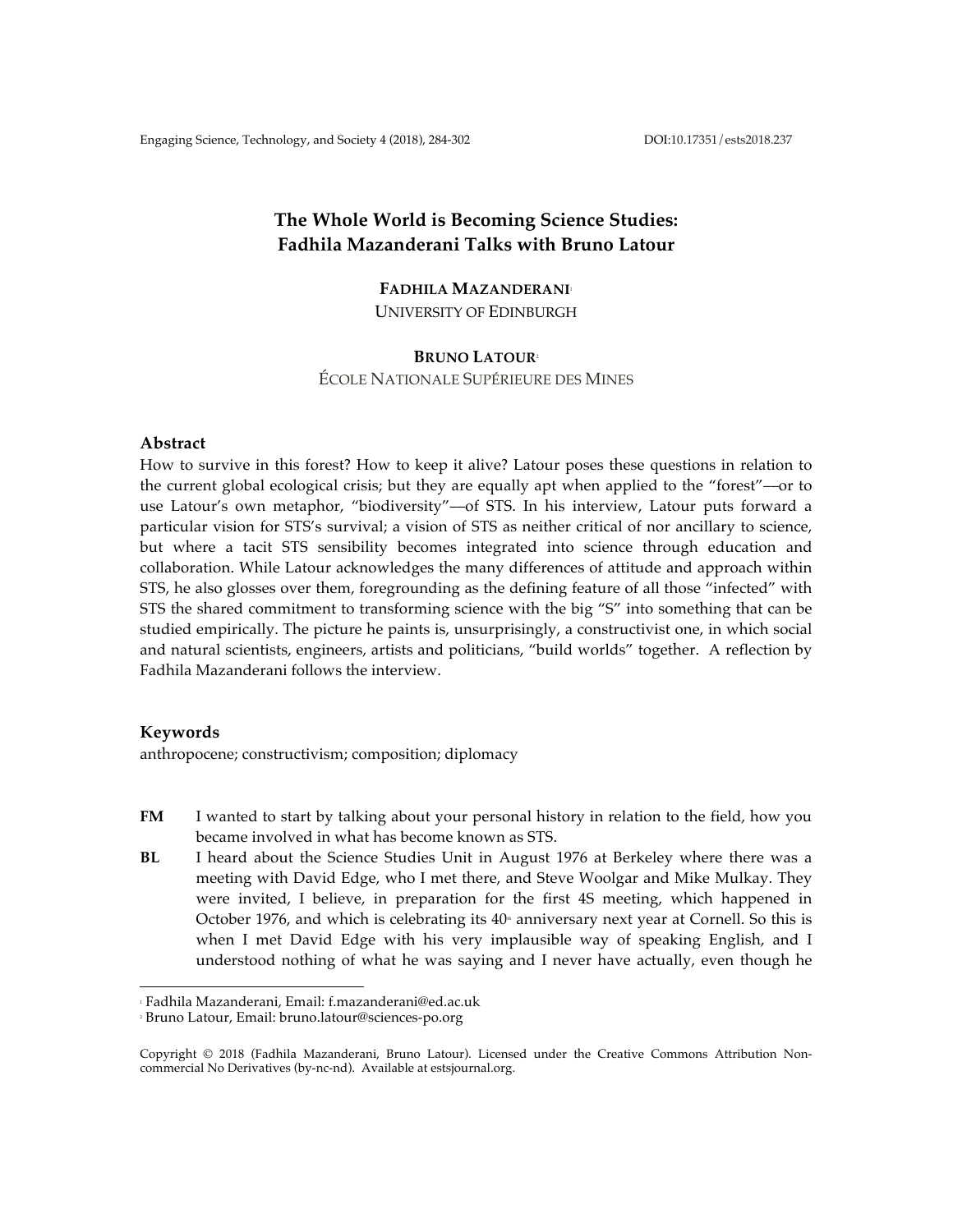was very kind to me. I was a very young researcher at the time, it was my first years of *Laboratory Life*, and I discovered then, through Steve Woolgar, the existence of the English school and the Edinburgh school, and then I started reading. At the time it was really Steve Shapin and Barry Barnes, and already Don MacKenzie.

- FM Before that how did you get interested in social studies of science or anthropology of science?
- **BL** That is another story. I was one year into my fieldwork in California and I had ended up in the laboratory knowing nothing about the STS community, which was very small at the time. I was coming from a completely different entry point – from philosophy and comparative anthropology. I returned from Africa and went to California for reasons which had nothing to do with STS. It was once I met David Edge and Steve Woolgar and Mike Mulkay that I discovered it as a field, a few months after having discovered that there was an American field of the sociology of science with which it was in strong opposition. This was when the dispute between the English school of SSK and the Mertonian school of the sociology of science began to build. Nowadays this looks like a Paleolithic fight, but at the time it was very important. Out of this initial connection with Steve and others I discovered Harry Collins and Trevor Pinch. So, just by chance, by 1977 I had met the main participants of the budding STS field. Then there was another split, with the French school having a dispute with Barry Barnes and David Bloor, but that was a few years after I'd published *Laboratory Life* (Latour and Woolgar 1979).
- **FM** Can you talk a bit more about that split?
- **BL** STS is a domain that has been split into an endless number of sub-schools (the difference between which is completely absent from the eyes of others), but a domain that has simultaneously remained, incredibly enough, fairly well united over 40 years and has been extraordinarily productive. If you think that all of the participants I met at this time are still publishing, they are still referring to each others' papers, they are still working together, or at least quoting one another, and I have remained friends with all of them, Donald MacKenzie has come many times to my lab. In terms of productivity, of influence, this small field, which was really the creation of David Edge in Edinburgh, is an amazing success.
- **FM** Do you have any thoughts why?
- **BL** David came from a tradition of British Marxism, which was more open than any other Marxist tradition, and it immediately gave strong political relevance to lots of people. And, if I remember correctly, that is what attracted David Edge in the first place, basically the atomic scientists movement, which was then relayed by many others with left-leaning political interests, and which gained a lot of attention. In fact, retrospectively we realized how much it was linked to the politicization of science itself, which was, of course, part of the Vietnam War and all that. But now I would say we were forecasting (not directly, but we felt it) the rise of environmentalism, the *écologization* of the world. What happened was that a lot of fairly bright people came in. This is another advantage of the field––it was made by people coming from very different entry points, so it was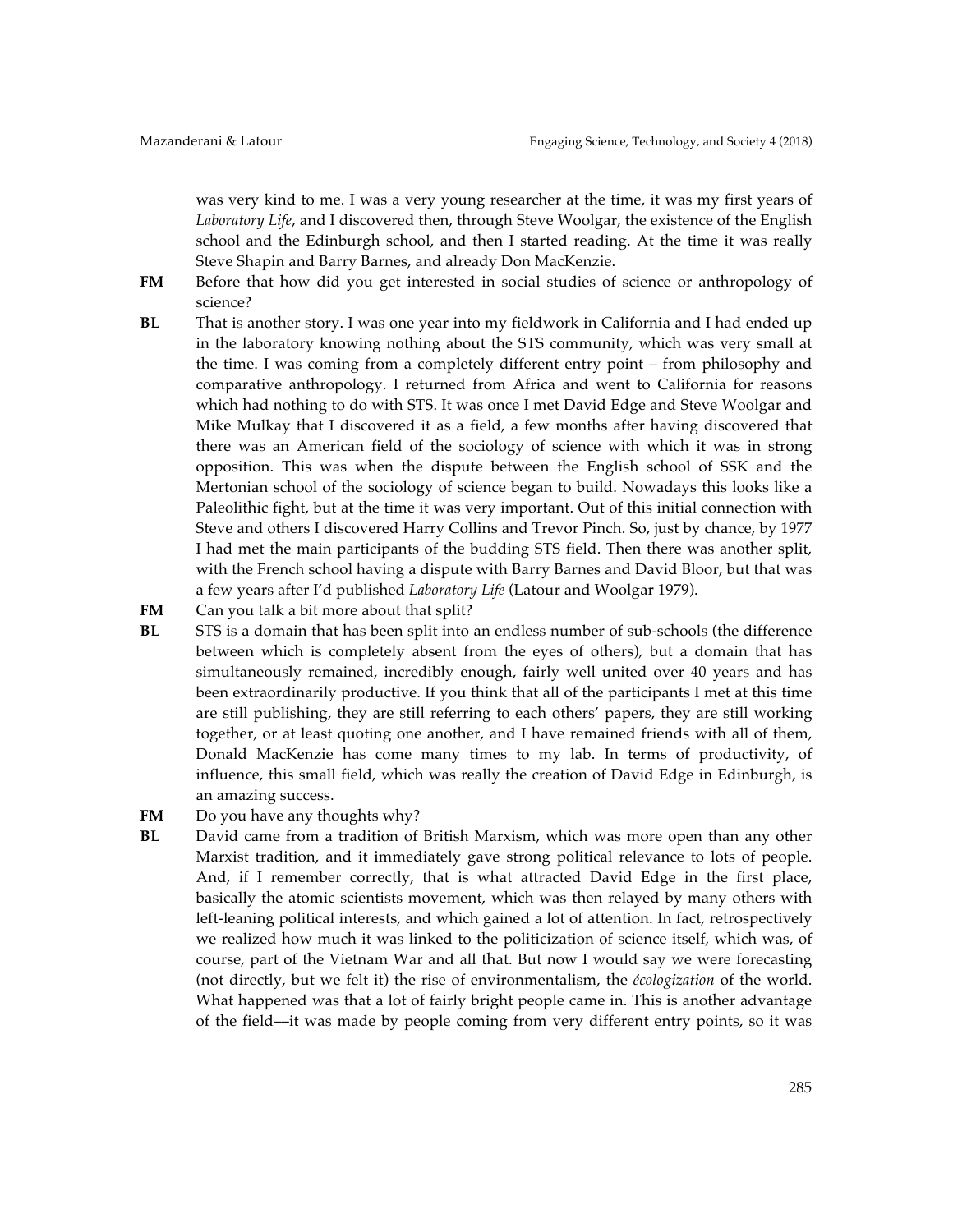not a single school. The splits were exaggerated, but the rationales behind those people entering at that time, people of my age, were different in each case, so it enhanced the biodiversity, if one may call it that. But what is funny is that this field then became central to many different fields because the ideology of science, which was disseminating into psychology, politics, ecology, education, pedagogy, etcetera, was so weak that any challenge that we could make by describing scientific enquiry in any practical sense had to have an effect.

**FM** You mentioned the political impetus behind some of the people involved in early STS. Were you yourself concerned about the way science was being used in different ways?

- **BL** No, but I recognized the importance of attacking the ideology of science in many other fields, not the political one, which was not really my direct interest. It is my interest now, but wasn't at that time. My interest has always been more philosophical and anthropological; my line was and still is anthropological––what science was *doing there*. This is the cause of my dispute with the Edinburgh school actually. Two of the Holberg prize winners are people from this field, myself and Ian Hacking, which is amazing because it covers all fields of social science. There's not a day when I don't get a paper or something that says science studies is very important for this or that completely unrelated field. And it's also true that speaking to a social scientist who is not in science studies, who has not been science studies infected, is completely useless; they think in terms that are completely outdated and they speak of a methodology of the social sciences. You cannot speak to people who have not been infected by science studies, they still live in trees and unfortunately there are plenty of them around here in France.
- **FM** What do you think distinguishes STS or STS-infected approaches from other social sciences concerned with science and technology? For example, anthropology, sociology...
- **BL** For me, STS, science studies as we say in France, has always been very broad, going from the history of science, sociology, bits and pieces of anthropology, anthropology came a bit later, health studies are now, of course, completely mixed in with STS, but that was not the case before. So everywhere where science is not the dominant language but that which is being studied—not the resource, but the topic—STS expanded. This is my definition of STS. So, it can be as important in theology––even though that is much less frequent, but it exists –, or psychology, or robotics; wherever there are people who understand that science is not the language used as a resource, but rather the topic itself. This can be through "reflexivity" in the Woolgar sense, or in some other way that science studies gets a handle. And that explains why it is in many places, because there are many places where the definition of science is key.
- **FM** Even the humanities have a model of science.
- **BL** The humanities are beginning, they were the most resistant because they love to hate science and it took them a long time to understand that science could actually be a fabulous resource. But it's really been the last four or five years and now there are plenty of papers in the humanities using science studies. So science studies has become a *shibboleth* for innovative people who are trying to break out of the scientistic mold in any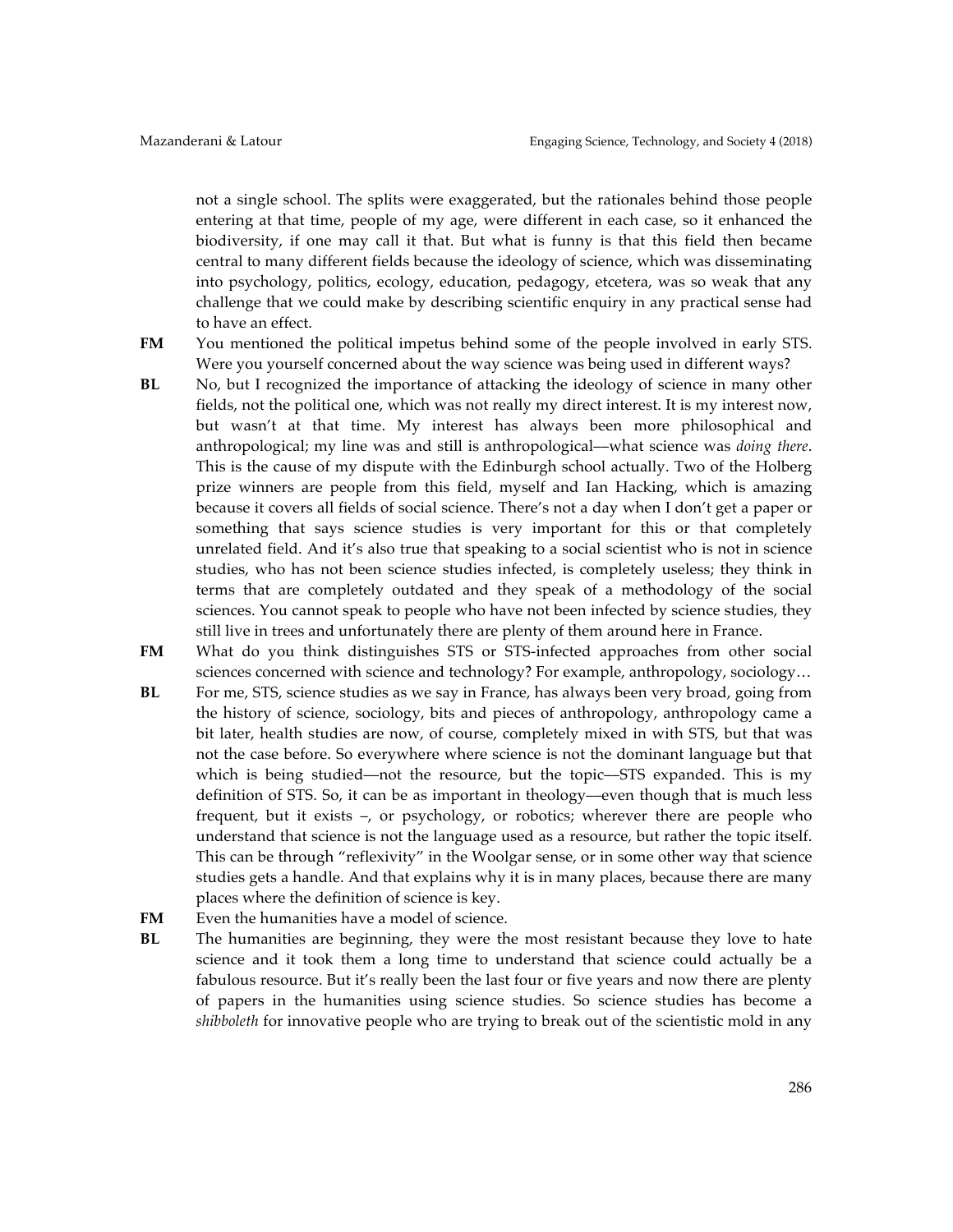field. This is my extended version. In the orthodox Edinburgh school of SSK it has a much more limited sense and it gives its diploma of SSK much less generously than I do. For me, all of us are friends who study scientific practice and see why the main language they use is useless basically. For the SSK people—I don't know if they still exist really the diploma is given less generously because what they are interested in is the *social*  explanation, which I never believed in for a minute. But, for me, they are in the STS field exactly like all of the other schools because they did what was the important move, which was to transform science from the capital S into something that has to be studied empirically, which is what has united the whole thing.

**FM** What was the role that the Edinburgh school played in your thinking and for the field of STS more generally?

- **BL** It was completely decisive and I called Edinburgh the Mecca of science studies because of the link with history. So from day one people who were interested in sociology could immediately see the link with history. I remember the Barnes and Shapin book on nature and society (Barnes and Shapin 1979). That was very important and it went both ways: it helped us to understand the history of science and it helped historians of science, Schaffer and others, to reinterpret their own data sets, archives basically, through the eyes of people who had done contemporary studies of scientific practices. So that was the first one. The second was that they had a journal, *Social Studies of Science*, created by David Edge. And since we are less naïve now about what makes a field, we know how important this is. The third one for me personally was that, in my reading, their work offered an anthropological view of science. I interpreted their early work, MacKenzie on statistics, Shapin on phrenology and so on, as a training in alternative anthropology. It was not just about science, it was about finding ways to understand what your brain is, what is subjectivity. This is why I never believed their explanation about the social. I think they got lost in this very narrow-minded English way of training sociologists. But this was not an issue for me because I just skipped the beginning and end of their papers and the content was fabulous. Their idea that it was a *social* explanation, that was not so interesting. But the fact that they studied things which were in hard science and in mathematics was vital––MacKenzie has been most important here because he went through all the different topics which we followed, including economics, with amazing persistence, absolute modesty and amazing quality. And I think something that is different, which is maybe a fourth factor, is that this was Scotland. It was not English, which is quite important. It was intellectually challenging, but not immediately boggeddown by the positivism of an English philosophy, it was quite independent from philosophy. Immediately when you opened the pages of the early *SSS* papers you had something that was intellectually stimulating and empirically grounded and which was not immediately simplified by positivism.
- **FM** And David Bloor's work, the strong program?
- **BL** Bloor was important, I had his book translated into French very early on. I invited him to Paris in '78, a year or two after it was published, But the book had, of course, absolutely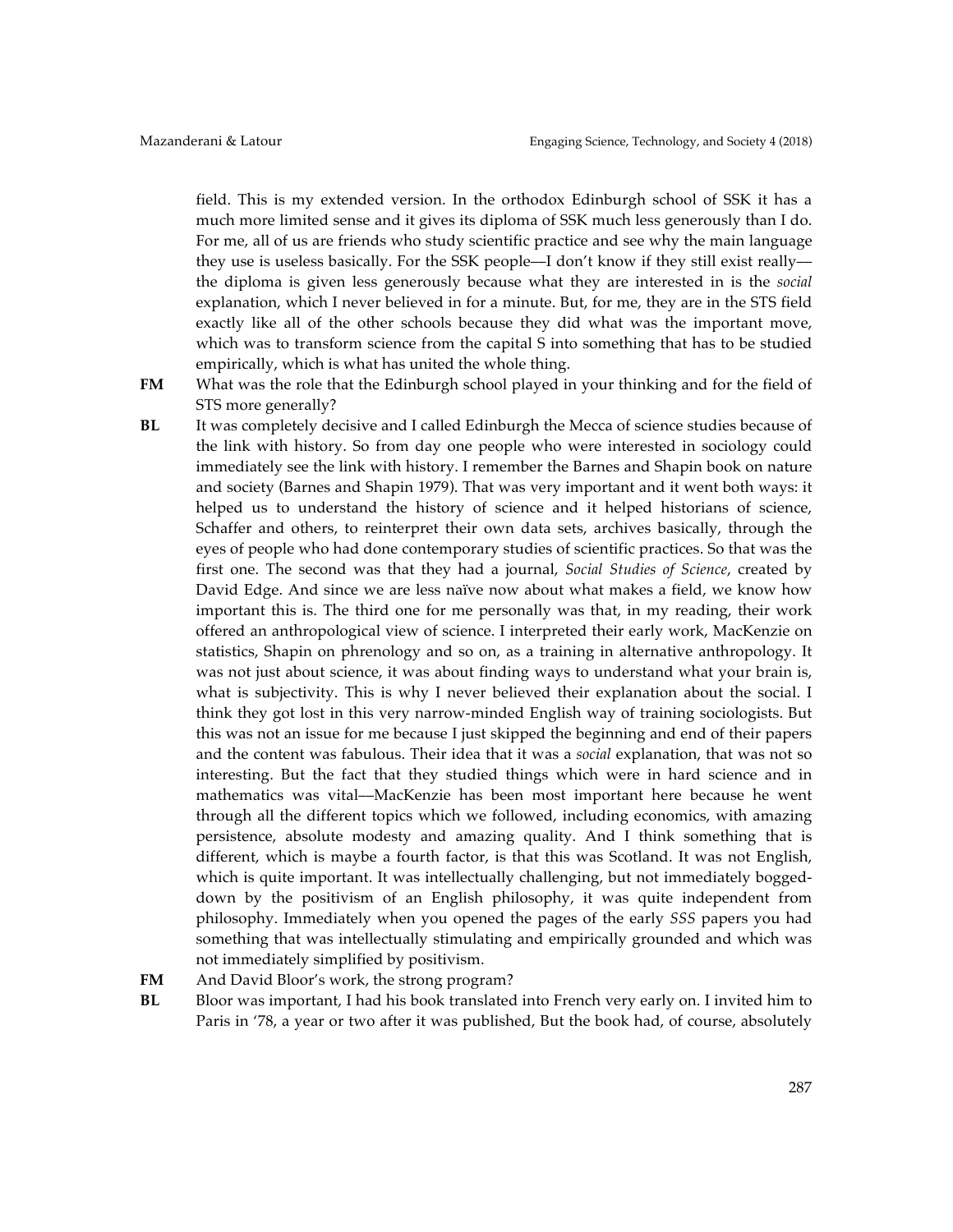no success whatsoever, nor did any other thing I translated here. It took 20 years for the French to take it up and it's still not very advanced because the French were immensely against the strong program due to their rationalistic traditions. I'm still reading Bloor. I'm a great admirer of David's new book on the plane (Bloor 2011), it is an amazing work. That's an example: this guy is my age and he still publishes this amazing book, completely empirical, on why planes fly. Karin Knorr is still publishing, Harry Collins is still publishing, Steve is still publishing, Schaffer is slightly younger, Shapin has drifted a bit into the wine column, but he has published an amazing number of books. So Bloor was very important. Now I've never believed one word of what he was saying about philosophy, but that's a small dispute in a way, which is largely a misunderstanding on what is the duty of the field. As mentioned, I'm more interested in anthropology and see the social explanation as a red herring. But all of our little differences have been wiped out by the fact that, with the ecological crisis and the Anthropocene, the whole world is becoming science studies. Forty years ago, it was not so obvious to say that the most important thing was to understand how and why science was produced. Their goal was to understand society, but my goal has always been to understand nature. Now everybody says nature and society are finally the same thing, which we still have trouble understanding, and that's the Anthropocene situation.

- FM So would you say that your distinction from the Edinburgh school is this emphasis on the mutuality of nature and the social, the inseparability of the two, rather than a social explanation of science?
- **BL** It's not inseparability because inseparability is still believing in the two. Anthropologically it's the same thing, the same couple, it's like man and woman, it's like gender, it's as "disentangleable" as gender. Again, this is now the situation because of the enormous impact of ecological degradation. In fact, the field was initially produced largely by the threat of an atomic holocaust and then later by the use of technology during the Vietnam war. It has now expanded enormously by a second threat of holocaust proportions, which is the ecological crisis. But I should go back to the influence of David Edge as an organizer of the field. It's not that what he wrote himself that was of great interest; nor what he said, because apart from a few people his way of speaking was not understandable to anybody. But he was organizing the field, he was editing papers (until the day he died, as I understand from his wife); and he was organizing things that I don't even know about, like funding bodies. Without him we would not have the field, that's absolutely clear.
- **FM** One of the things we're interested in is how STS is changing. You've spoken about how STS has changed and how different people have played a role in the field; but how do you perceive the field as having changed over time, since the early days in the 1960s to today? You mentioned the shift from a focus on the threat of nuclear power towards concerns about the environmental, but are there any other things you think have shifted the field or changed it?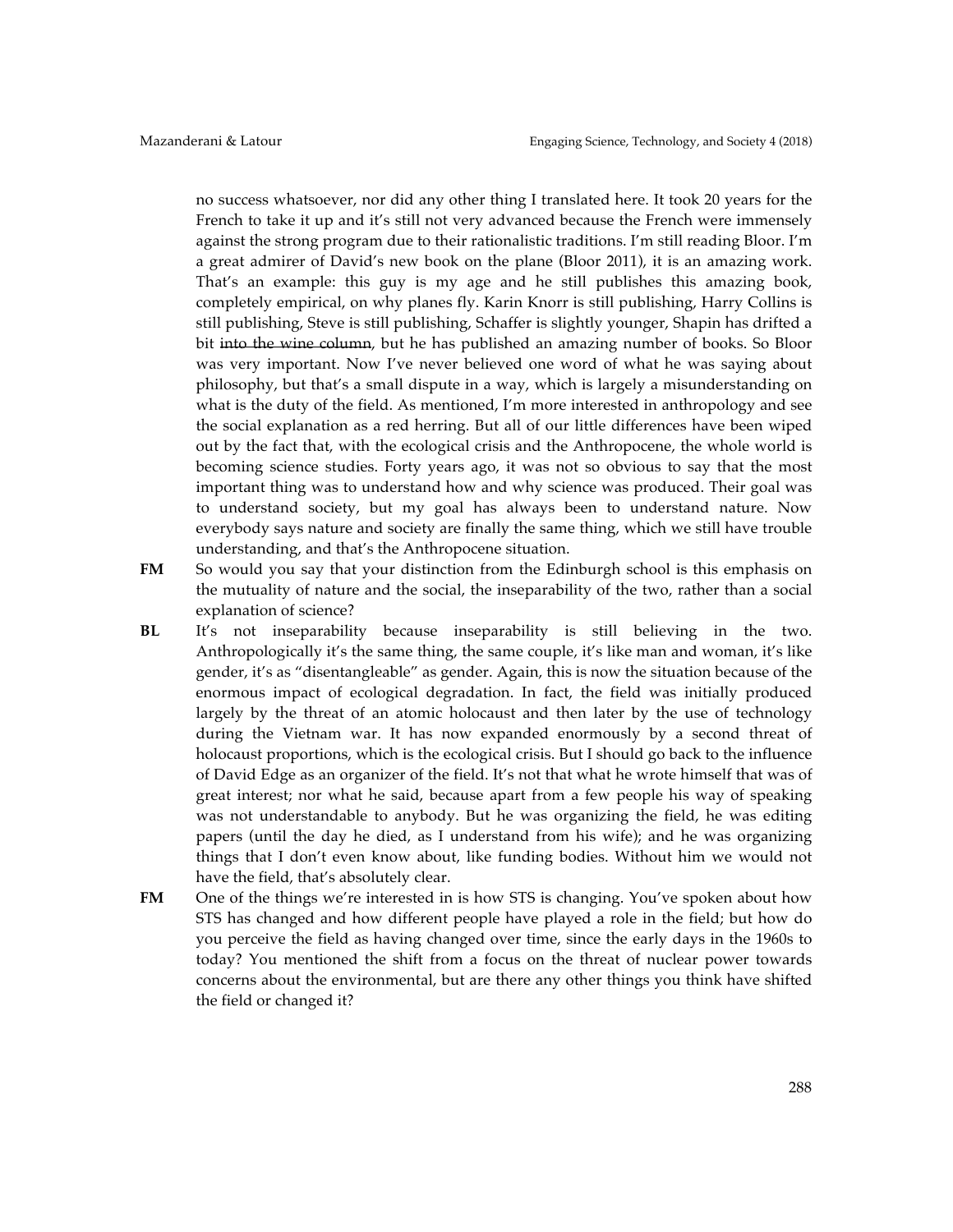- **BL** Maybe I'm going backward to an old man's view, but I think the field has weakened by extending to so many different topics. I would not even think of going to a 4S meeting any more, except the one I organized here in Paris, because we have become the sort of weak well-meaning critique of science and technology out of which we, when we were kids in the 70s, tried to extract ourselves. So, there was a critique of science and technology, a pseudo-Heideggerian critique of the dominance of technology plus the sort of ethical concern voiced by older scientists after they had retired. We tried to get out of this by studying carefully the hard sciences and instilling into the writing something like, not admiration, but a feeling for the dignity of science in its content, which I always feel when I read the sociology of science, but I have trouble finding nowadays in the 4S, which seems less tough. Now the field has spread very far, clearly into anthropology around notions of ontology and agency and all these things, then you find again, you find it in medicine, in psychology, the whole question of the body, that has been the extended, maybe now into the humanities as well, and of course into political theory, and now around the question of ecology. So the field is there and it is a great field with lots of people, but it has been weakened in my view. But that's the view of an old man, and the frontier so to speak is in other places where the question of science (capital S), is still absolutely central. But I'm just one player in that game.
- **FM** Are you saying that at the center there's not been a loss of critical engagement, but the taking of science itself seriously?
- **BL** It is to say that the more you describe in detail the content of a science, the more interesting the world turns out to be, compared to the critical apparatus used to study it. In a way, what we try to do is to say, the science is itself its own "social explanation"; don't explain science by using society; do the reverse, explain society by a redescription of science…and that is still the dispute with the Edinburgh school… the social explanation *baggage*, they have not renewed what society is made of. If you push the fact that science is not the resource but the topic and that your own description is a contribution to the way the others that you study are defining their world, it means that you are not studying them from the outside––you are offering a "diplomatic" proposal for the way they understand themselves. So the protocol of this "diplomatic" encounter is what in practice the social sciences have always been doing, but only now they are beginning to see that it's their duty to do it.
- **FM** That sounds like a very engaged framing of the role of a social scientist, if you think of it as a "diplomat," almost as a bridge or a connector.
- **BL** Yes, but that has always been the role of the social sciences. This is why I never believed the scientist ethos of David Bloor. There is an implausibility in the science of science project on which the Edinburgh school was hooked. But the Edinburgh school was saved by the quality of their recruitment and the quality of their fieldwork, but it was a transition, it was transitory. For me the transition lasted six months, but some still seem to be transiting. In England, the philosophical training of the social scientists is absolutely awful, so people were always stuck with a little bit of Wittgenstein or whatever. It was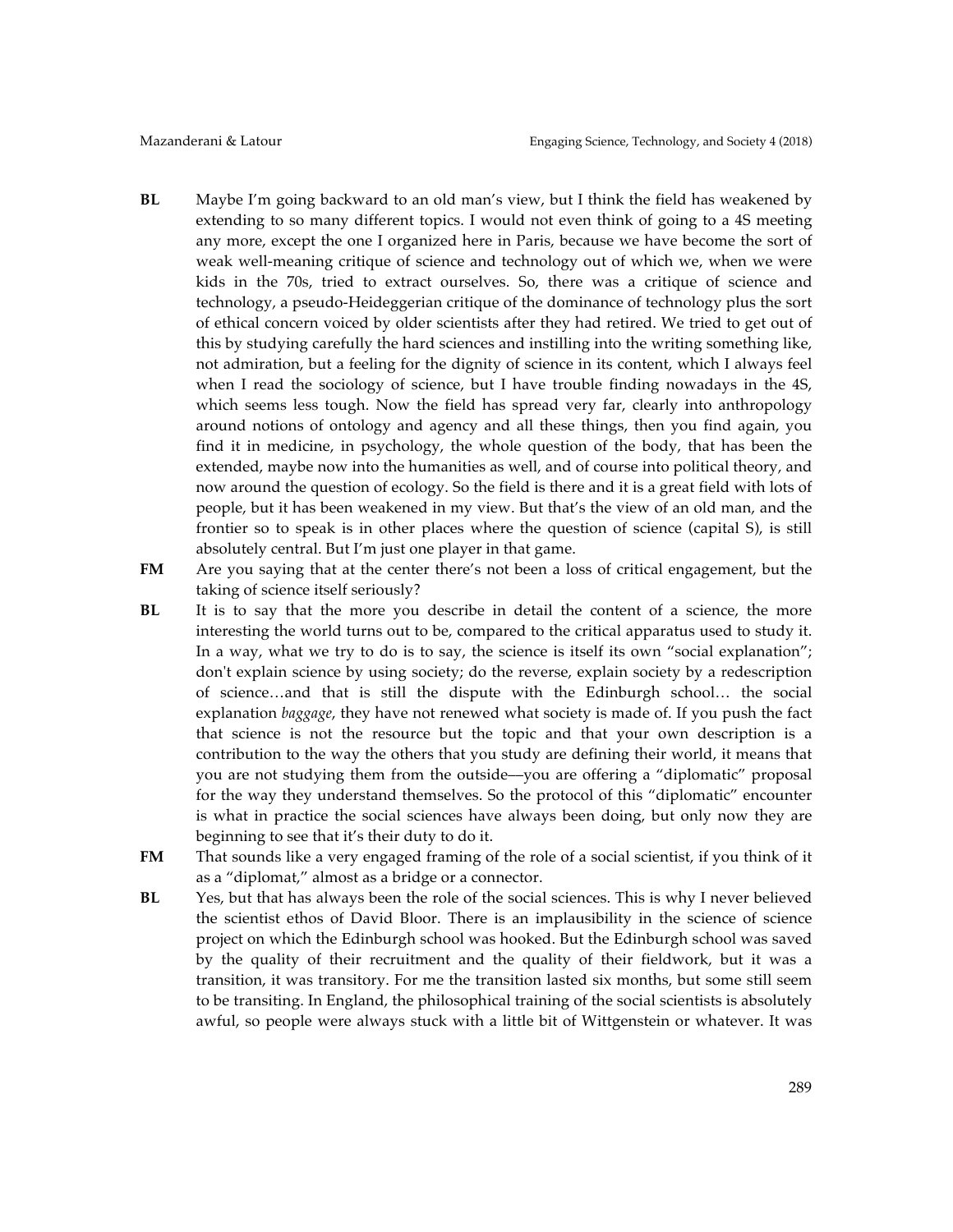difficult for them to admit that there was even something like the *French* way of doing science studies! There are still people like Harry Collins who think our presence in this field is not totally legitimate…This was a British or Scottish field––what are these silly French doing there with all their strange ideas, actor network theory and that sort of thing?

- **FM** Can you talk a little bit about that? How actor network theory came into being in the sense of a French approach…
- **BL** It was not French, for us it was a reading of the Edinburgh school pushed slightly further. Precisely the contradiction of a science of science, which couldn't last. If what they said about nature was true, it had to hold for society too. It was completely bizarre to not see this point. We made the point with Callon in a paper in 1981 (Callon and Latour 1981), a paper on Leviathan which was a sort of birthplace of actor network theory. It's not that I love actor network theory. I don't think it's that great, but the idea that we were––that of finding a common point on the two sides of this undivided concept which is nature/culture––struck us from day one. Attacking one side is very important and interesting, but it constantly blocks discussion if you fail to see that it goes both ways. Of course, this was before the anthropologists got into the game, and it was before the ecological question became so publicly obvious. But that's my completely biased reading. My view of the STS field was, I think, aligned with the next two transformations: anthropology and ecology, for which I was better prepared as this was what my training was in. And the obsession for maintaining the science, the social *science* of the question was in my view limiting. Now it makes no difference because our great master is MacKenzie and his work on economics. Unfortunately, it's not my own work, so I have not contributed to the anthropology of economics, but I think that it is most important.
- **FM** Within your own work on ecology and the environment, what do you think the key contribution of adopting a science studies way of thinking has given to the understanding of environmental issues?
- **BL** Now my problem is that I consider science studies so much in my blood that I forget even to talk about it when I teach. It was only after a year that I realized not one of my students had understood a thing of what I was saying, and the missing point was, of course, that you should read science studies first and then I went backwards and tried to do a crash class on it. For me it's difficult to imagine how the brains of people function when they have no science studies link, but they do exist these people! So, for the last quarter of a century, I've been doing controversy mapping because it's a way to have people absorb all those skills that we learn, in part from the science studies unit and others, without pain. We still do it and we have a huge program and it has become a cottage industry. That's a direct descendent of science studies and it carries some of the essential messages of science studies. It is not that advanced, we have to make it common sense, and the only way to do it is to make a kit where you learn the skills, describing

 

<sup>3</sup> https://web.archive.org/web/20150310090045/http://www.mappingcontroversies.net:80/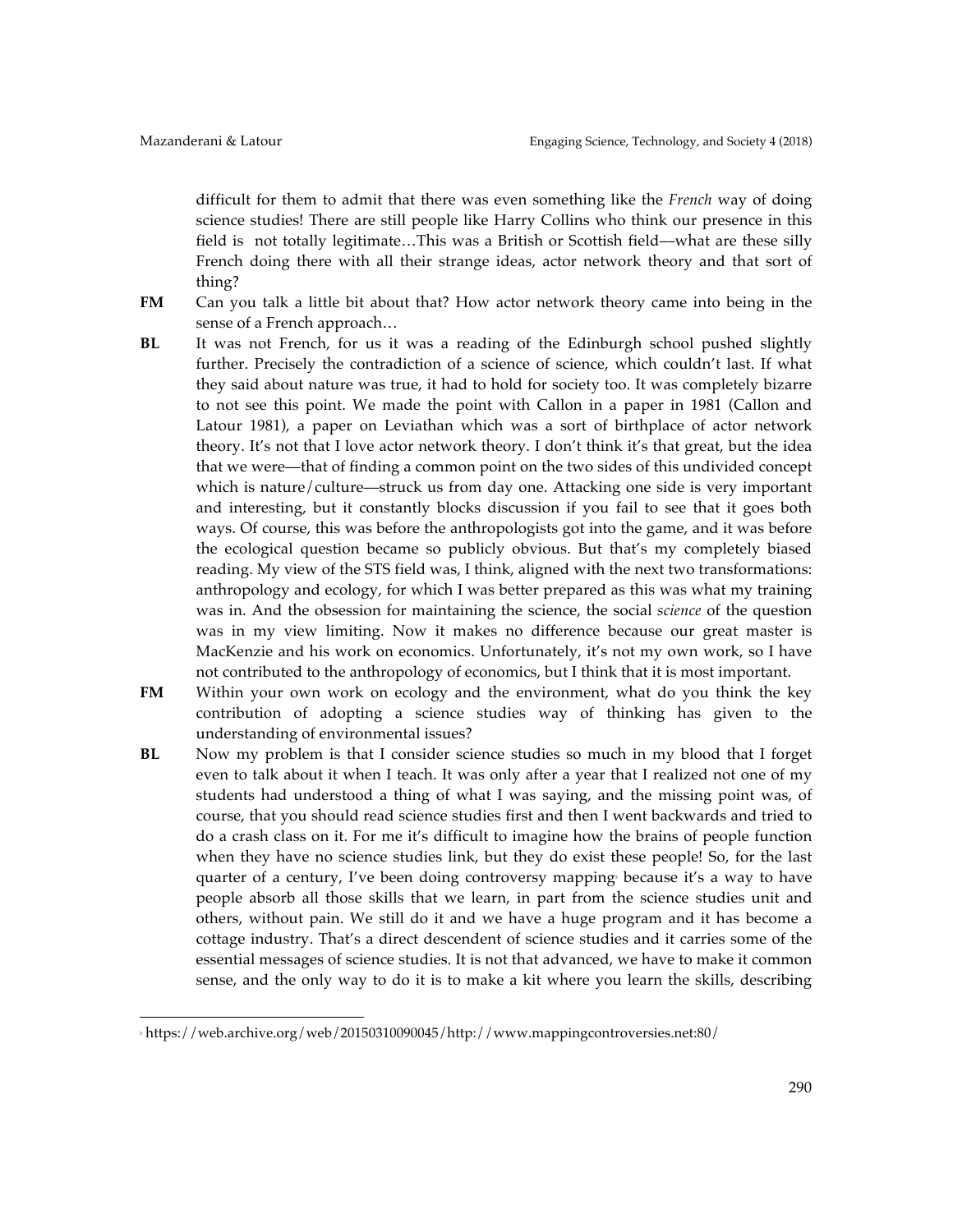controversies and instrumentation, professions and paradigms, all of these things, in as regular and easy a manner as possible. The way you teach biology 101. We are not there yet, but it is indispensable because we are constantly blocked by the fact that the science studies outlook has not spread enough. There are still people who believe in Science as something coming from out of space, especially in France, as if we were in the middle of the  $19<sup>th</sup>$  century, so that's a big problem.

- **FM** You mentioned that you have a particularly strong engagement with anthropology, that was your background, and you spoke of how science studies has spread into all kinds of different areas, do you think anthropology is a key field in which new forms of science studies are emerging?
- **BL** Well as you know we have done a lot of science studies work on the notion of "the paradigm," and this notion has a strange feature in that nobody agrees on what it is. I don't think any one person has the same definition and every one of them has several definitions of a paradigm, including, of course, myself. What I mean is that the whole of the social and natural sciences are being redefined and we have to find ways of surviving basically and for that you need completely different alliances between social and natural sciences. I think that's where science studies in practice goes, this is why I mentioned controversy mapping. Just to give you an example, I direct a program called Politics of the Earth, I am the coordinator and all of these labs are natural sciences staff, they never ask me one thing about science studies, they never mention the Bloor disputes, they don't talk about relativism, but they ask me amazing things like: can you help us with the geopolitics of CO<sub>2</sub>, because we are biochemists, we don't understand the different ways in which people all over the world use  $CO<sub>2</sub>$  and is it possible to do a study of it using scientometrics? This is where science studies is now, it's in the collaboration with the scientists. I'm doing work in biochemistry, I'm going to California now to work with scientists on "critical zones," and they don't even dream of reading anything in science studies. We collaborate because they have the problem of making themselves understood by the public. The thing is completely reversed: that's a big transformation from the old attack on science. Now we are to defend science against climate skeptics and others. Suddenly you see the scientists looking around saying: Can you help? Can you help? We are under attack! We are under attack!
- **FM** Don't you find that a strange shift?
- **BL** It is a strange shift. It's very funny because people say Latour has changed his mind before he was attacking science and now he defends it. I say, no, I never attacked science, nor do I defend it now! It's you, scientists, who believed you were protected by epistemology and defended it against us, while we were just describing what you were doing. Now you see that this never provided you with any defense against the bad guys, such as climate deniers, and you suddenly realize that you need to make people understand what you do.
- **FM** I want to step back; you mentioned you are working with scientists and students who don't necessarily even think about science studies, but yet in a very practical sense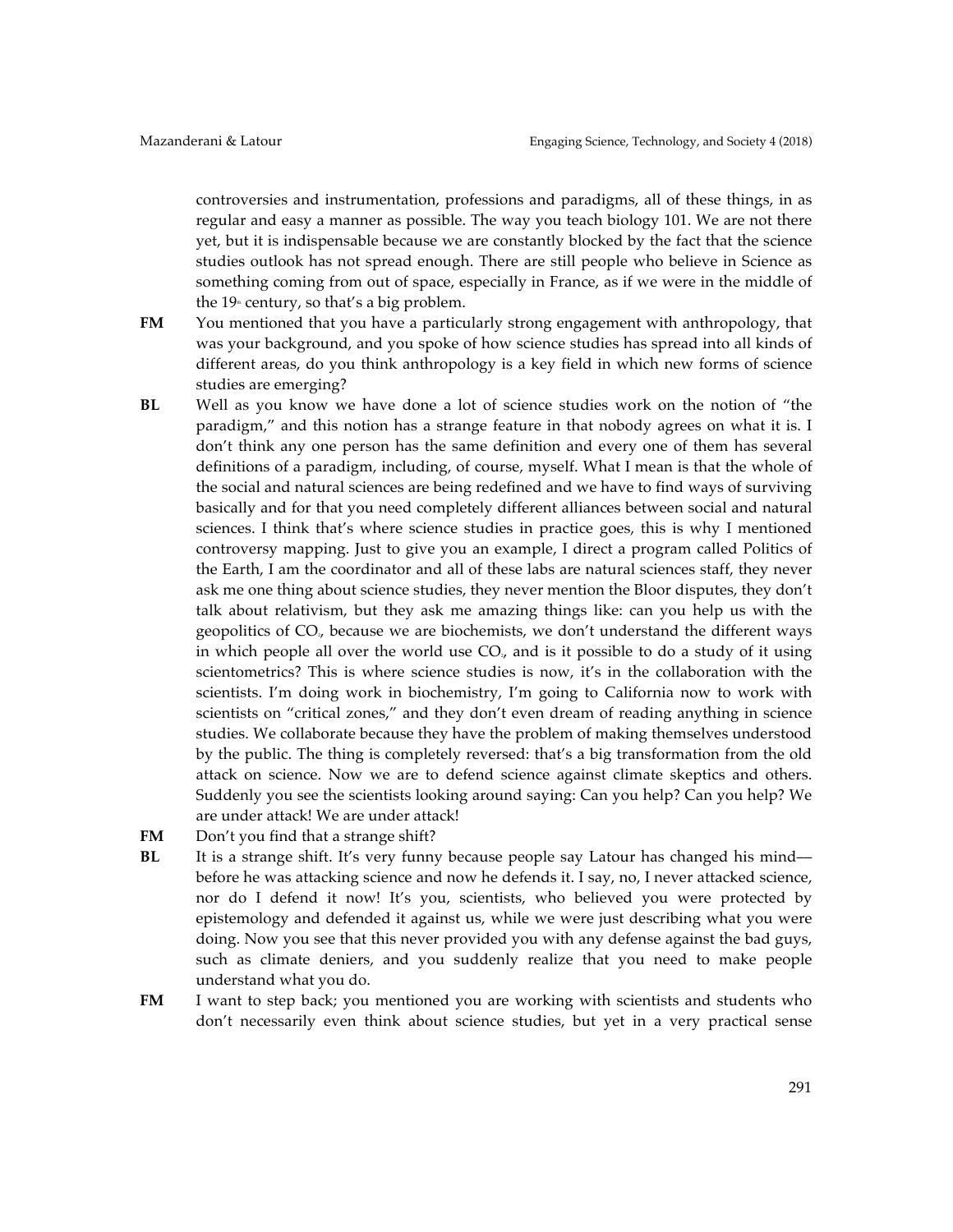they're engaging with similar issues and concerns. Do you think losing the language that built up science studies is problematic for understanding the core concepts or epistemological underpinnings? How do you make the translation of working with these ideas but not necessarily having people who have engaged with the broader history and concepts?

- **BL** This is a very interesting question. My idea has always been that science studies had to become common sense, tacit, there without needing to be expressed, because the core of science studies is just a critique of silly ideas about science. We were young and we were very happy to poke holes into all the stupidity that we were reading, but intellectually you could not feed on that for very long. Once you have taken out all the silly ideas–– that's enough, don't overdo it. You don't have to endlessly criticize the old ways of understanding science. So now it has to become tacit––why; because the next task is the real intellectual difficulty, namely: what do you do with the institution of science? What do you do with the diplomacy of science? What do you do when you have the forest understood by the Indians and the forestry department and the biologists in completely incommensurable ways? Not because you want to criticize science, but because it's now the question of how to survive in this forest and how to keep it alive. I don't think anyone would have the same answer to this question. My answer has always been that critique is useful but only so far. We should not put aside all the big ontological questions, all the real core questions in order to fight against the idea of science with a capital S. This has already been done. I have just received a request from a journalist to speak against relativism, and I just threw it in the bin, I didn't even bother to reply. For why do you want to talk about relativism at the time of the Anthropocene? This is completely silly. But there are, of course, still people who want to fight that old game. That's another reason why I think the science studies field has been weakened. There are still lots of young people entering the field wanting to debunk this or that definition of realism, this or that definition of relativity. For me these battles are over, and what is really difficult is the next step which is, okay, what to do when you have to collaborate with biochemists on CO<sub>2</sub>, which is what I am trying to do now.
- 

**FM** You have written about moving post-critique. What models do you think are available for that kind of work?

**BL** We have none! That's why we don't know, that's why I call it diplomacy; we have none. The reinstitution of science, the redrawing of the institution of science, the redrawing of an institution of nature, of what we could now call nature and objectivity. All these questions are extremely difficult. Precisely because of the earlier critique actually. But this is the moment when critique becomes counterproductive, distracting from this task. The climate skeptics' debate is one typical case. It's useless to try to answer climate skeptics. You don't answer them, you need to do something else, something which needs world-building, so to speak. We do not have much experience at world-building. We recently did a simulation around environmental negotiation with 200 negotiators, some representing France, others representing forests, some representing indigenous people,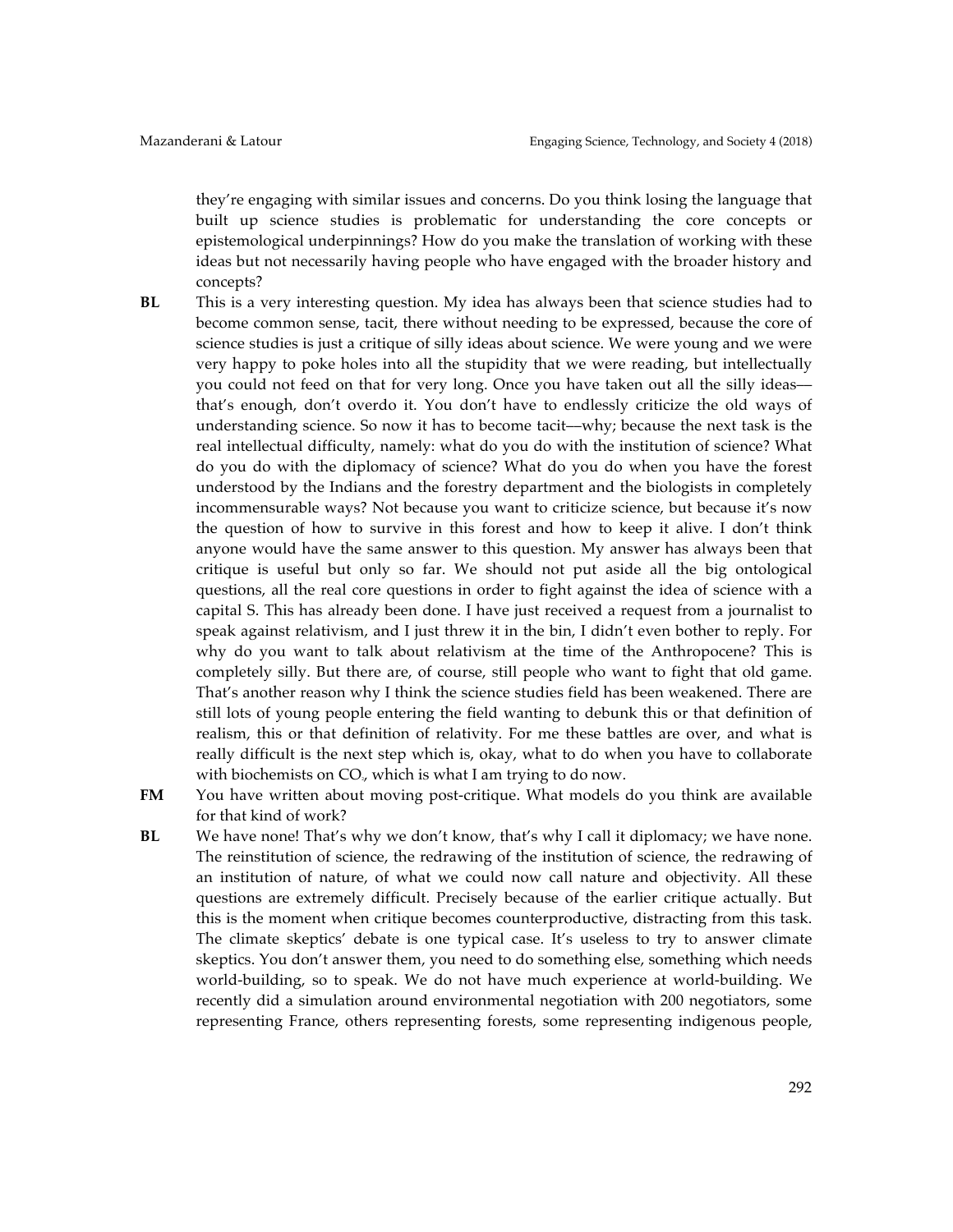others representing Canada, and so forth. For me this is the frontier of science studies–– geopolitics. Science studies is now about geopolitics. How we do this is tough, though, because we can't just use the earlier models––either a disinterested "science of science" or a critique of science.

- **FM** Do you have any suggestions for ways to move beyond a science of science or a critique of science? Not definitive alternatives, but possible alternatives? You mentioned "diplomacy." What suggestions do you have for young scholars or people engaging with these questions?
- **BL** One thing which remains true is that the number of descriptions of science is not that great. There are not that many people offering detailed alternative descriptions. A lot of it is commentaries on things, including my own and those of others, which I think is a complete waste of time. A student asked me, can you find a good description of software-making? A few, only a very small number of references about software-making, and not one single activity now is not based on software. When you ask, where are the people who do anthropology of software-making in a detailed way, in the way Shapin worked on phrenology, you are immediately stuck. That's the first primer, and the second primer is what I was saying about the frontier between the common sense tacit science studies practice, such as controversy mapping merging with science education. The complete overhaul of science education through science studies, then it will become tacit. Then the regaining of confidence in science would begin and the diplomatic encounter would be less rare. We do that a bit here, we have a double major in science and social sciences where we try that. Every year we have a few who are keen to understand this and start a thesis on it. If we could arrive at conversations in which the idea of science is less simplified. If forestry engineers could arrive *vis-a-vis* the Bolivian Indians and could talk with the biologists and NGO administrators who do not necessarily share their view of science but do not have an "unshareable" view of science, the negotiation, what I call the middle ground, could be drawn at least. That requires very different skills from the ones which have been honed around the notion of epistemology of the social sciences, which is probably the emptiest field ever. If there are kids who want to enter science studies, the number of things to study is unlimited, it's still a completely open frontier but it doesn't have the same funding. In England is it well-funded, science studies?
- **FM** It's complicated, some units have funding, but an STS center like we have at Edinburgh is unusual.
- **BL** You even have a building.

 

**FM** Yes, we even have a building, a miracle! This question about funding is an interesting one more generally because one of the critiques that is sometimes leveraged against contemporary science studies or STS is that you end up becoming funded as a subsidiary to the sciences, an adjunct to. For example, the ethical component of a big science project.

<sup>4</sup> http://www.sciencespo.fr/admissions/fr/college-universite-pierre-et-marie-curie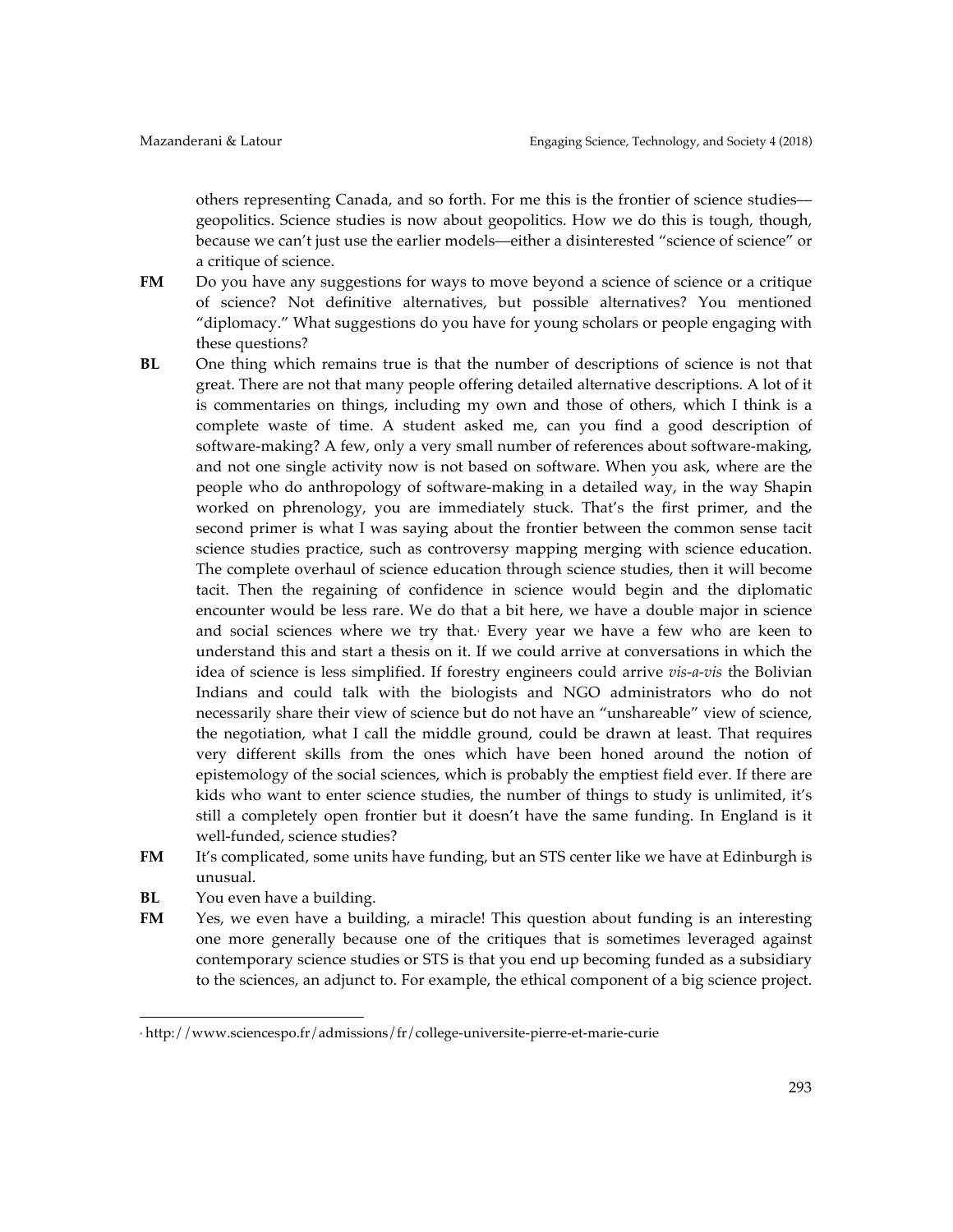That's quite a typical model and it sounds from what you're saying that you don't find that model as problematic as some people do––that science studies ends up becoming the handmaiden for the sciences?

- **BL** No it has to be the Führer!
- **FM** The other thing in the UK is that STS and other social sciences has to have an "impact"make some kind of "positive" difference. But what you're talking about doesn't sound at all like a model with linear impact.
- **BL** No. But it is true that the British have a difficulty here because of an obsession with an empiricist approach in the bad sense of the word, which is detrimental for any thought. But that is the general trend, thinking seems to be banned everywhere, which is a very rational way to handle the situation because the situation is fairly tragic, so *not thinking* is a perfectly reasonable way to handle the situation! But the subsidiary position inside scientific institutions is always what we acted against, especially when I was in my own science studies lab in the École des Mines which trains engineers. We were one laboratory on equal terms with all the others, and we were teaching compulsory classes to everybody. Here at Sciences Po it is different because it's all social sciences, but what I immediately did was to create a double major, a double bachelors and now a double masters, not a double PhD because that does not exist, in ecology and social sciences, but where the social sciences are not ancillary. We have to devise such situations, but this is limited to questions of ethics or pedagogy or public understandings of science. It's always there as a sort of plan B, but strangely enough France has never had any solid funding for STS *per se*, so in a way we have been freed from that. But there is a major tradition of epistemology and philosophy of science, which was always historically grounded. So we've never had this complete opposition that you have in England between philosophy, without any sort of vague relation with anything real, and history. The most important STS person in France is the historian of science Dominique Pestre. He has created probably 20-30 positions in the history of science which are effectively STS based. And Callon and myself, we had many students who went on to jobs, but that's because of the strange French academic ecosystem. But it's true that funding is of course, as usual, the key.
- **FM** One of the things that has happened in the UK is that a concern with science has become more mainstream in disciplines like history or anthropology, whereas in the earlier days when STS was developing as a multidisciplinary field, these other fields weren't actually concerned with science in that way. I was wondering whether something similar has happened in France?
- **BL** In France, disciplinary associations are much looser because we don't have professional organizations. And for me the key *shibboleth* is, are you STS? When people say in France "we are STS" it means we have been inoculated and we are free from the usual disease, so it's more like a vaccination card: I can talk to you and you're not going to feed me all these silly things about disinterested science and non-situated knowledge. Does this come from feminist studies? Does it come from history of science, which remains in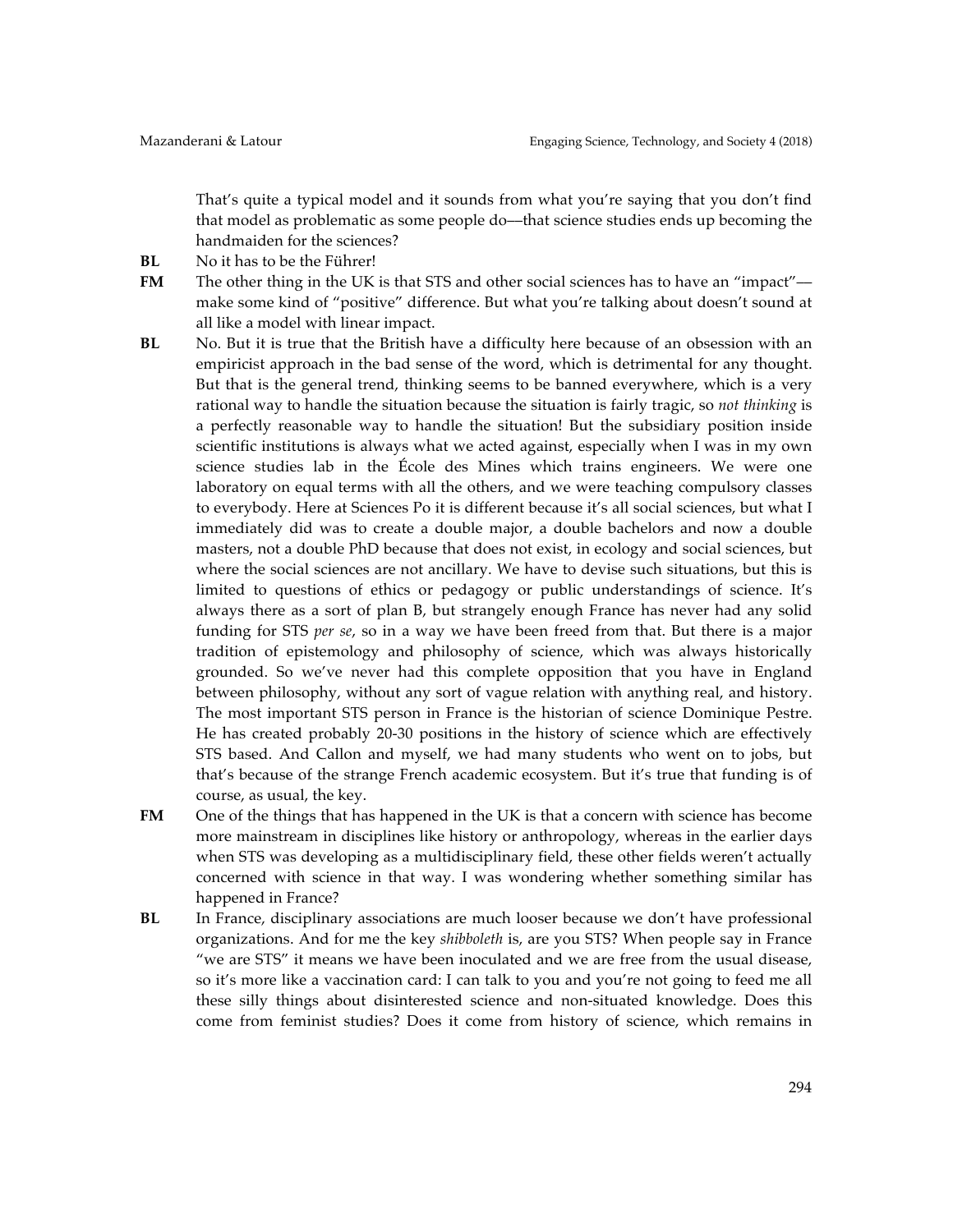France the only major field in terms of STS proper? Is it philosophy of science, which sometimes in France can be STS because of Pestre and myself and others? I think most people who would call themselves STS would come from the group in anthropology at the College de France, because I think there are three or four of them who are doing an anthropology of laboratories in very original ways between what I am doing and what Pestre is doing. But France is a special case when it comes to disciplinary affiliations.

- **FM** It's interesting to compare because we're also interviewing some people in the Netherlands, in America, to see how these differ.
- **BL** They are very diverse. We have huge numbers of people in France who are doing STSy, the adjective "STSy" is actually used, type work on medicine and society. And in France they will be inside the main institutions of medicine, they would be in CNRS and that's a peculiarity of the French. So it's easier in France to have STS people or STSy people collaborating directly with the scientists; this is not unusual.
- **FM** Do you think that played a role in the kind of ideas that have come out of French STS, from the work of people such as yourself and Michel Callon?
- **BL** Well it played a role in that we were in an engineering school. We were in a center for training engineers. Yes, it did make a difference because it helped fight the ancillary view of STS. Medicine was much less successful in resisting ethics, but also because there is a much greater demand as you know of ethics in medicine and there are also jobs. In sociology it never worked because French sociologists remain completely immunized against STS. Anthropology, again a very prestigious science in France because of Levi Strauss, developed a lot of STSy studies because of Philippe Descola. Psychology not so much. But now you see when I am talking with *my* scientists, they don't even know that science studies exist, they just say, we are lost, we are lost in the content of what we do; the earth is not unified and what do we do with a non-unified earth; and we are attacked by people who say we are a lobby among other lobbies, and that we are dangerous. Can you help? For me it's fairly obvious, but what is funny is to have lived to be a relativist and to have been transformed into a support and a nanny of despairing scientists in the same 40 years, that's very funny.
- **FM** And can you help?
- **BL** Yes, I think I can help. I am starting this new work, so I will know in a year or two. At least I can bring a friendly voice coming from the humanities and social sciences they've never heard because they are deeply ignorant of anything which is not their field, but which tackles their critical questions. In that sense it is what the social sciences are made for. It is not critical, it is not ancillary, it is not secondary––it is *embedded in there*. This is similar to something which has completely escaped STS––the philosophy of biology, which is mostly an American phenomenon. The US journals devoted to the philosophy of biology are often very, very interesting in a way that you will not find so much in STS. It is how far you go with the content of a discipline that is the key thing really. The point is that all of those guys in STS in Edinburgh, they had a much better knowledge of and basic training in science than me. That's what gave them such a head start.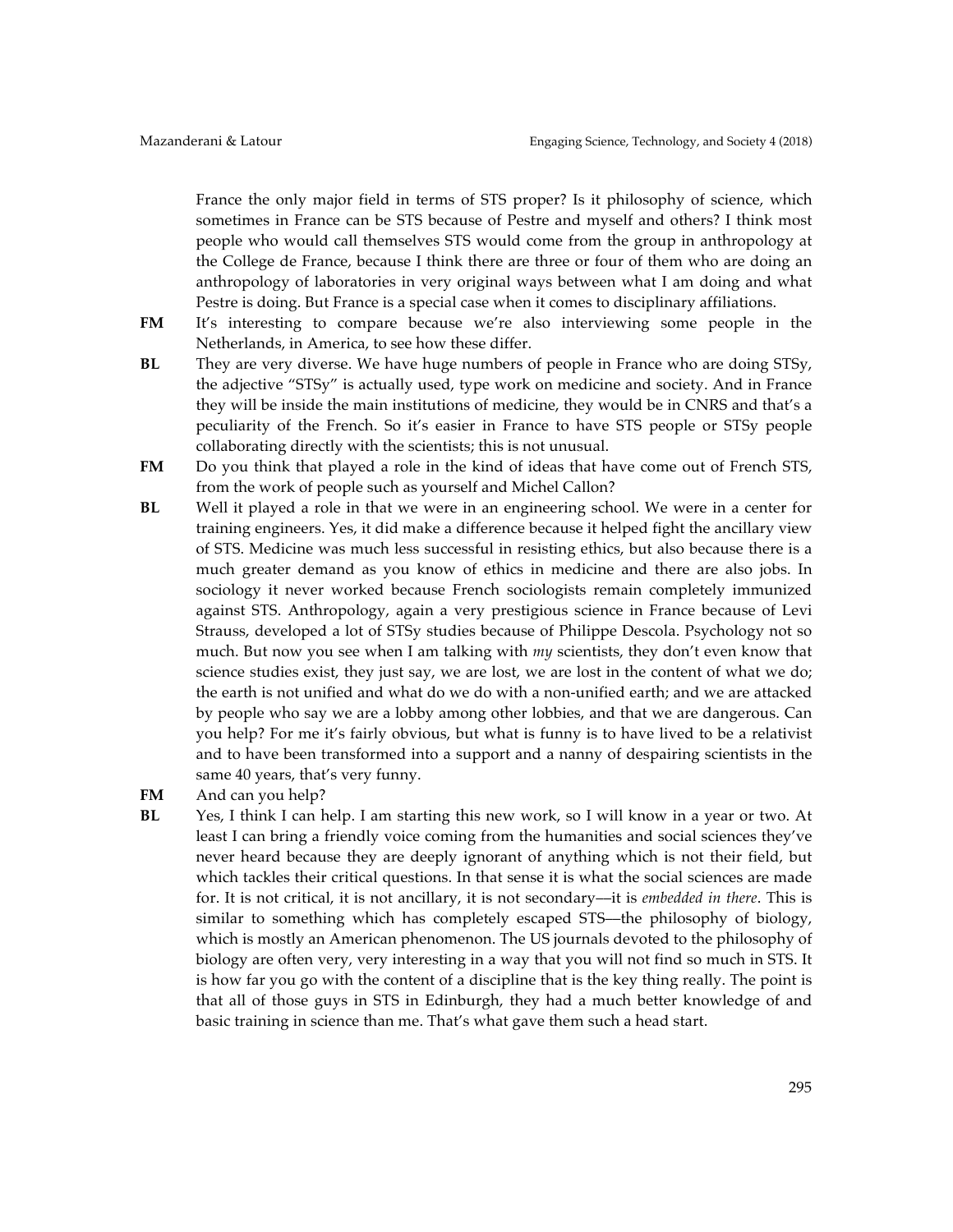- **FM** If you have to get to the heart of the science, to engage with it in the way you're saying, do you need to be a scientist?
- **BL** No, but it helps to have a good training in the science. Now I'm revising a textbook of chemistry to understand what happens in the carbon cycle. I would not have had to do it if I was Simon Schaffer or someone like that. And it's a bit silly to be so ignorant, of course, but I have made other contributions.
- **FM** One topic that we are interested in is the future of STS, where you see STS going. I know that acts of prophecy are dangerous, but from your perspective, where do you see the field going and where do you think it should go, or where would you like to see things go?
- **BL** In this case it's very easy, and it's not forecasting, we are in the Anthropocene and we are the main discipline!! This is very simple. Not by chance and not by coincidence but let's say in a more grandiose way, which I'm sure my friends in Edinburgh would say a very French aggrandizing way, we in the field of science studies have been preparing ourselves exactly for the moment where we are. To be in the Anthropocene means that whenever we talk about geology, we talk about humans, which we knew before; and whenever we talk about humans, we talk about geology as well. Nobody is prepared for that, although we are slightly less unprepared than the others because we have been doing this for 40 years, so when we have to understand a thing like sedimentary plastic rocks found in Hawaii we see the hybrid that we have been studying all along. Do we have the numbers of people ready for this enterprise? No, because we are still a small field, but if you survey the social sciences and the way they are prepared for that, there are not that many disciplines which can handle the questions coming from a biochemist asking us to provide geopolitical maps of CO<sub>i</sub>. If you are a meteorologist or climatologist trying to respond to climate skeptics, who would be the ones able to prepare them and say: well you have a politics too, don't try to hide it; but so have they, so build a field where these two politics can actually meet. Who is better prepared to give this sort of advice than the science studies people? Of course, it's interesting to see that those who are now working on the Anthropocene and who are coming from history of environment, they are all STS, or STSy, people––those who have done their inoculation by chance. It's like smallpox, you can get it through vaccination or just because you have met someone. For once I think it's fairly easy to see why it's so important to prepare kids in science studies. Even though in France we have never been able to have science studies, but I think it's an advantage, like feminist studies. Feminist studies also get bogged-down in feminist departments. Science studies failed at that, the one exception of a really existing department being the Edinburgh one.
- FM And I think in the UK also Sussex.
- **BL** Sussex never counted, it was science policy. It counted for us, we were doing policy with Callon and we always thought it was useful, but Edinburgh always poured scorn on Sussex from the beginning because they were policy-oriented, and this was a mistake. We never went anywhere trying to make a connection with policy and STS in England,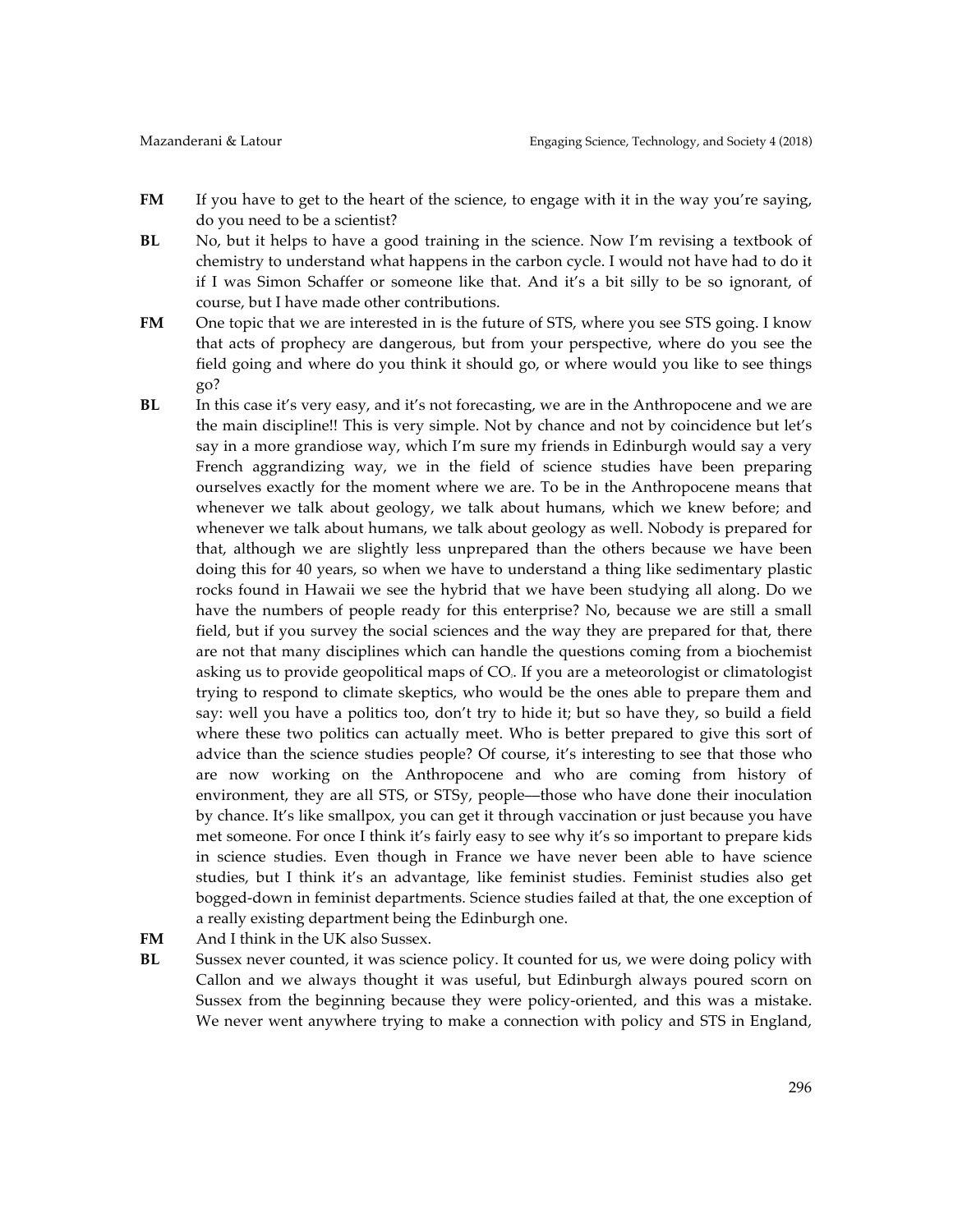but we always did it at CSI. Callon's work was at first entirely on policy. The nice thing with STS people, whenever I go anywhere you see the same intensity of young, recently converted people, which is amazing. When I was 30, I always thought the guys who were 40 were old farts. Now I am 68 I keep receiving letters and mail from people who say, "I've discovered your work, and to find it I had to fight against all sorts of hassle because my supervisor didn't want to hear anything about science studies, I fought hard, it's difficult." Which is amazing. This field is still among the barbarians, so to speak, and it's very nice at 68 to still see young converted people instead of people who say "get away, we know all of that, get out."

- **FM** Do you still think that's happening, that young excitement?
- **BL** Certainly. Because science is so stupidly taught and people have to find their own way, and after that it doesn't matter if they might confuse Bloor and Callon. I don't ask them to make a fine distinction. But science studies remain for the reason which I said, which is the realization that neither nature nor society have the right resources, provide the same aha, which is very refreshing. Steve Woolgar and I receive exactly the same royalties as 30 years ago, the same number of copies of *Laboratory Life* being sold. You would have thought that at some point this thing would have had its day. But people are still discovering *Laboratory Life*, which is amazing. Exactly to the dollar the same amount.
- **FM** Which of your books do people respond most strongly to? *Laboratory Life* was obviously a key text, but in terms of getting emails or questions from people?
- **BL** *We Have Never Been Modern* (Latour 1993), which is not the most empirical. For some reason it has interested many people, even the French. My favorite book is *Aramis* (Latour 1996) but it's not the one which is most studied, it's the one which I think is the most interesting.
- **FM** *Aramis* is interestingly written, it's very original in its style.
- **BL** It is the one most loved by me.
- **FM** Do you have any concerns? Things that you see happening in the field that you think are less positive?
- **BL** There are many ways to fail. I think it's more important to say to science studies people that their time has come, not because they are finally drawing a map of what the world is like, but because they have been trained in a particular domain. We have the skills necessary to understand the Anthropocene. They are prepared less badly than the other scientific disciplines, let's say. But, of course, that doesn't solve any problem. I don't know––are there any historians of the STS field?
- **FM** Not that I know. That was partly the idea behind doing these interviews. Vivian Walsh, from the University of Manchester, is currently doing a history of innovation studies. And I believe that Arie Rip is trying to start a project that would be a history of STS, so I think people are beginning to think about it.
- **BL** Which is good because it means we are still not dead. I've forgotten what I was answering.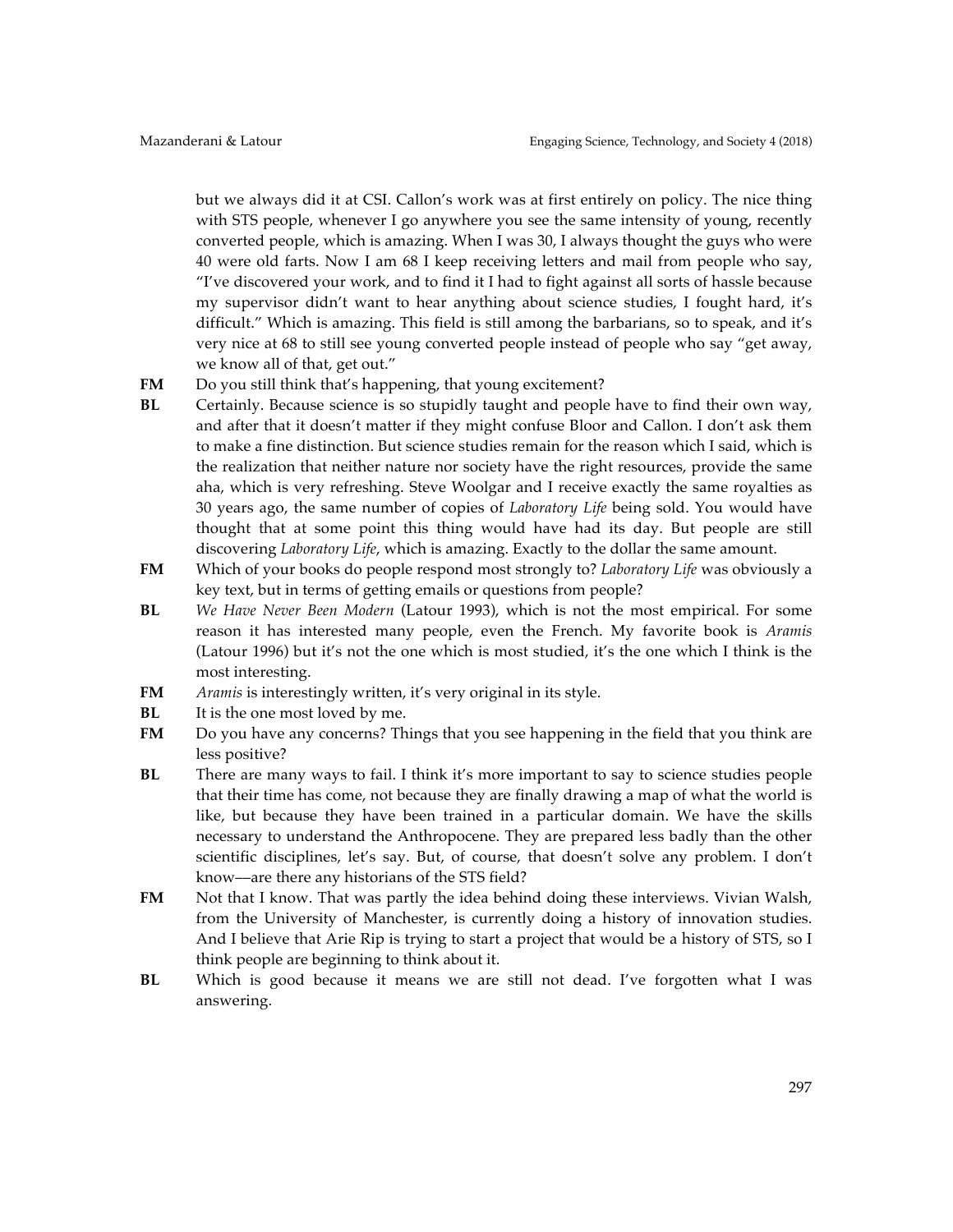- **FM** We were talking about this idea of preparation for the future and I asked you about avenues that we shouldn't go down.
- **BL** No, we can fail in many ways. We are in the middle of the worst crisis of the universities, but that is not linked to science studies.
- **FM** But it's relevant. We haven't really been talking about the institutional constraints and challenges that are faced across universities.
- **BL** But that's not STS specific. It's the wiping out of any place where thinking is done in any systematic and long-term ways. When you think that the topics we have been working on in STS have begun to be graspable only after 40 years. Where can you now wait for 40 years to get a research program working? On controversy mapping we begin to be able to have something which is a sort of kit and I started that more than 25 years ago. This long-term work on diplomacy and ontology, comparative ontology, I started 40 years ago. Where can you get this long-term perspective? CSI strangely enough is still funded, but it's a small thing inside a very specific engineering school in France. But it's not STS, it's a general call for not thinking at the time where thinking is most useful. It's frightening.

# **"Diplomatic" Encounters in the Anthropocene**

# **BY FADHILA MAZANDERANI**

It is a pleasantly warm June day in Paris and I am preparing myself for the daunting task of interviewing Bruno Latour––arguably the most prolifically interviewed STS scholar. I arrive at the address early and am slightly bewildered to find myself in a courtyard overhung with vegetation bearing the plaque Société Nationale d'Horticulture de France. The directions I have been given state that I must press the  $3<sup>a</sup>$  button inside the left lift in the east entrance. I dully do as instructed, only to find that without a passcode I can press the  $3<sup>*</sup>$  button as often as I like, the lift goes nowhere. I try phoning, but have no reception. I write an email informing Latour's assistant that I have arrived. I press buttons one and two, to no avail. Standing there, inside the lift, mutably immobile, I am reminded vividly of Latour's now iconic "Sociology of a Door-Closer" (Latour 1988b). At that point, a human steps out of the right-hand lift. My hopes raised, I accost him in my broken French asking for help in getting to Latour's office. With a bewildered look and a Gallic (forgive the cultural stereotyping) shrug of his shoulders he walks away. What? He doesn't know who Bruno Latour is? And he's French! *Impossible*!

Eventually (I shall not bore you with the details), I find myself in Latour's small bookfilled office. *Who are you?* He asks. Then, with some animation, he appears to recall who I am and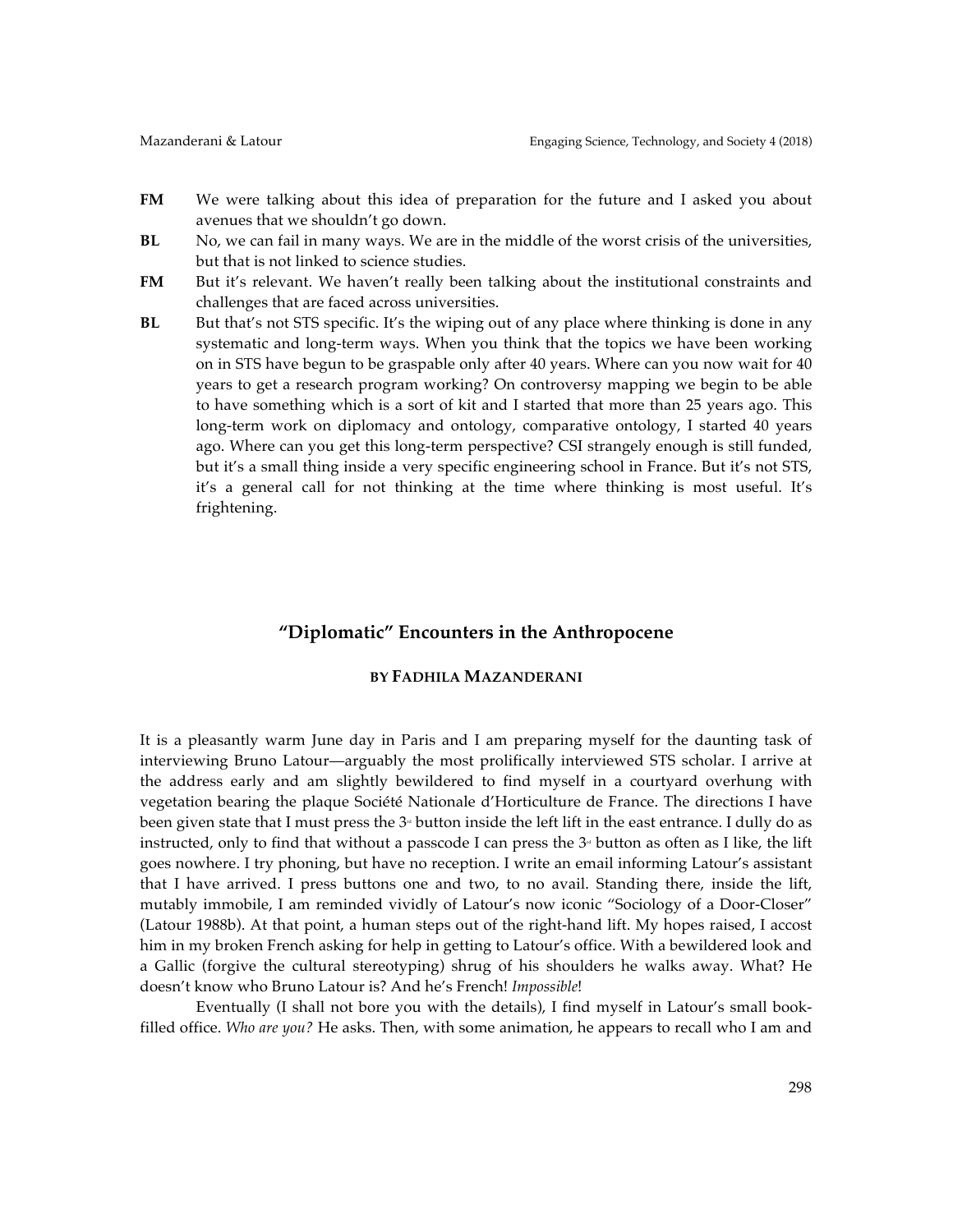why I am there, only, a few minutes later, to realize that, no, I am not in fact the person he thinks I am––someone scheduled to interview him later in the day. The whole experience, finding the office, struggling to enter, being shrugged at, finally gaining access, but then being mistaken for someone else, feels remarkably Latourian—a contemporary parable of delegated agency, immutable mobiles, and socio-technical (dis)assembling. And it is precisely that––the tenacity of the prose, of the imagery and the metaphors, the anecdotes and the allegories––that makes Latour's work so difficult to set aside, even if you disagree with the ideas conveyed. For, once you have read them, they stay with you, make you look at the world anew, and invariably slightly askew.

#### **Composing STS, Diplomatically**

In our interview, Latour uses the metaphor of *infection* to describe how the core messages of science studies have spread across academic disciplines, as well as beyond the academy. According to Latour, in the era of the Anthropocene, in order to deal with the world's most pressing issues, such as the looming ecological catastrophe, getting infected with science studies is not an option, but a necessity. But what, to follow the metaphor, is this virus? What constitutes science and technology studies (STS) for Latour today?

The picture he paints is both definitive and nebulous. On the one hand, STS is understood very broadly as anywhere where science is not the dominant explanatory language, but rather that which is studied. It is where scientific practice is the prime focus of analysis, where scientism in all its forms is questioned, and where the analytical distinctions between science, nature, and society are neither reified nor dissolved, but non-existent to begin with. From this perspective, almost anything can be STS, from literature and politics, to art and engineering. Yet this vision is one in which, while free to travel, infect and mutate, STS is also cut loose from any disciplinary moorings, and the STS scholar emerges as a vagabond mediating between different contexts and concerns––in Latour's words, a "diplomat" (Latour 2013).

I feel somewhat uneasy with this characterizatioon, but then, as Latour himself has stated on various occasions, it is precisely because the "slippery" figure of the diplomat invokes negative connotations that he uses it (Latour 2002; Latour and Davis 2015). The diplomat, in Latour's configuration, does not subscribe to any higher ideals or arbitrators; s/he is thoroughly pragmatic, willing to negotiate and compromise in order to build new worlds not in opposition to, but alongside those once deemed the enemy. I do not feel comfortable with the introduction of military metaphors either, even ones of peace making. However, given that what we today call STS has from its inception been the site of conflict, whether in the form of heated debates internal to the field or as the subject of intense criticism from scientific realists, the agonistic undercurrents implicit here are understandable. Furthermore, Latour's advocacy of the diplomatic "encounter" as the model for a future STS is more than simply a proposal for an alternative intellectual endeavor; it is an impassioned response, in his words, to an ecological "holocaust." And it is this sense of urgency––the belief that his work and the work of others, be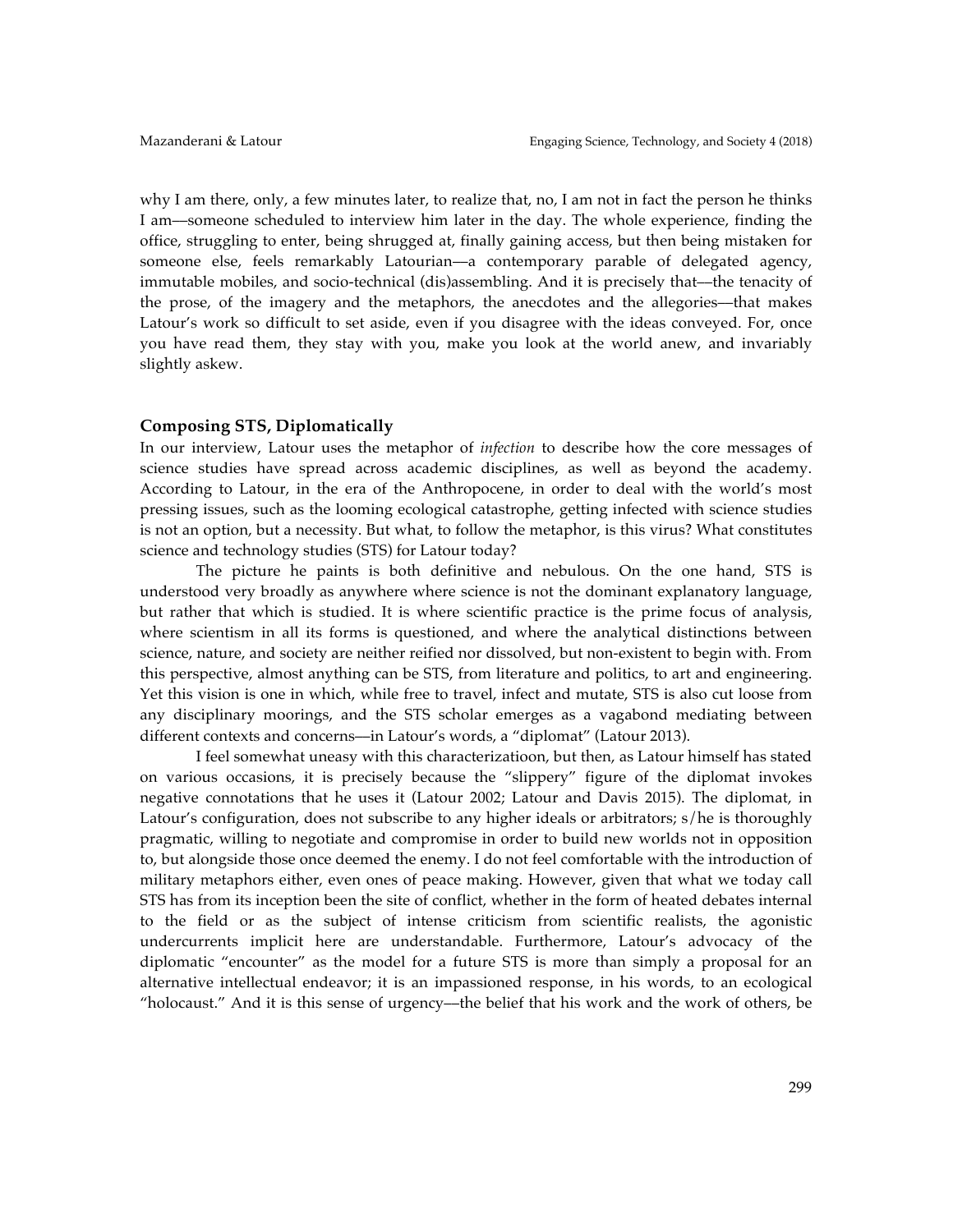they social scientists, artists, or computer programmers, can make a difference, not simply for how the world is studied, but how it is *composed*––that makes Latour's project so infectious.

Indeed, one of the hallmarks of Latour's current work has been a move away from traditional forms of academic "critique" to those of "composition," an orientation reflected in the creative or literary tendencies of his own writing. Closely aligned with the injunction to pay attention not only to "matters of fact" but also to those of "concern" (Latour 2004), the project of diplomacy is at its heart one of "composition," a constructivist project in every sense of the word.

#### **On Constructing Futures Past**

The analysis of how things––be they scientific facts, bicycles, or hormones––are (socially) constructed has long been a key focus of STS scholarship. Constructivism has remained the reigning ontology of STS, although there has been much work done to refine the understanding of (social) "construction" through alternative concepts, such as "performance," "enactment," or, indeed, "composition." However, Latour himself has not hesitated to resurrect the core question of "constructivist" ontology, and to rework it as part of his wider (ad)ventures in "diplomacy" (Latour 2003). Here, rather than place constructivism in opposition to realism, as two competing ontologies, he treats them as one and the same. In Latour's words: "the more constructed, the more real" (Latour 2003, 33). From this perspective, the salient question today is not how (or indeed whether) reality *is* constructed, but how *might* we construct new realities that are durable, beautiful, safe, and so on. Latour here collapses not only epistemology and ontology, but also ethics and aesthetics. Though not explicitly discussed in the interview, this orientation underpins it.

When Latour states that "we" (as in "STS scholars") are the "main discipline" in the Anthropocene, it is this very particular model of STS that he is referring to––a model in which STS scholars are actively collaborating with those they study (whether these are scientists, lawyers, engineers, doctors, architects, or others) in building better worlds. Latour is not unaware of the irony in play when he of all people adopts this position. He refers with humor to his metamorphosis from "arch-relativist" (a position conferred on him by others, rather than willingly assumed) into the "nanny" of despairing scientists. But, irony aside, where does this perspective on the role and future of an engaged STS leave us? It is certainly more rhetorically compelling than many of the alternatives––for example, the adoption of a narrowly and functionally construed "impact" agenda or confinement to restrictive social scientific disciplinary silos. And yet, this vision, like the diplomat at its heart, is slippery, Janus-faced. For as soon as you try to grasp hold of it, to pin down what is at stake, how one might actually go about doing such work, the frames of reference change. Moreover, as Latour himself alludes toward the end of the interview, his vision does not rest easily within the contemporary academic climate of funding cuts, short-termism, and ever-increasing competition for dwindling resources. Yet, the question of whether the possibilities of a future STS, as envisioned by Latour, can ever be actualized and whether, in the end, the diplomat will turn traitor, leaving you stranded in unfamiliar "enemy" territory, is not the message that I take away from this interview. As I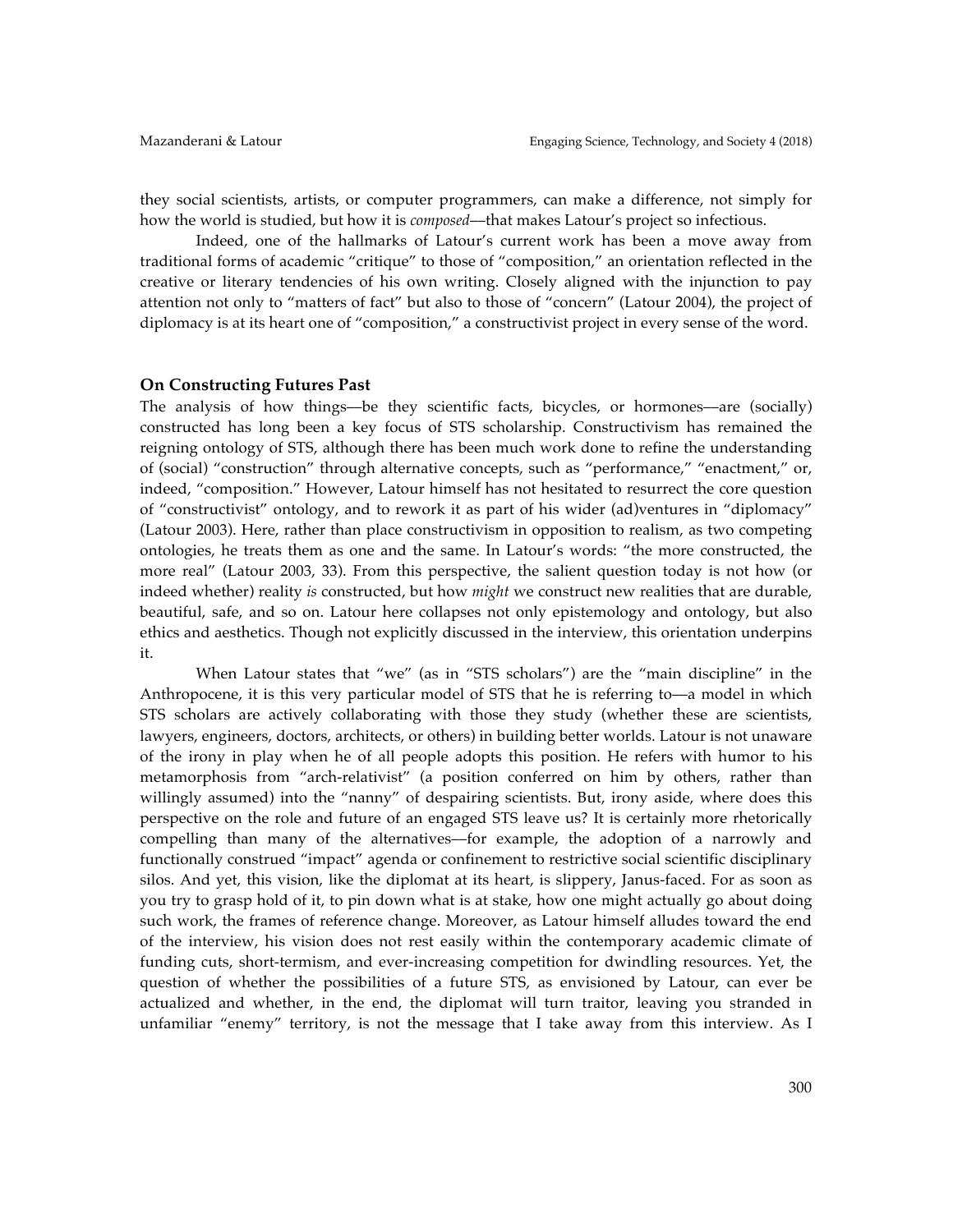navigate my way out of the building via the left lift in the east entrance I contemplate Latour's vision of diplomatic encounters as emblematic of his work more generally: its agenda is never simply the articulation of the possible, but a much more the dangerous gamble with expanding the realms of possibility itself.

# **Author Biography**

Bruno Latour first trained as a philosopher and then as an anthropologist. From 1982 to 2006, he has been professor at the Centre de Sociologie de l'Innovation at the École Nationale Supérieure des Mines, Paris and from 2006 to 2017 at Sciences Po, Paris where he also served as vice president for research from 2007 to 2013. For various periods, he has been visiting professor at the University of California, San Diego, the London School of Economics, Harvard University and is now professor-at-large at Cornell University. After field studies in Africa and California he specialized in the analysis of scientists and engineers at work. In addition to work in philosophy, history, sociology and anthropology of science, he has collaborated in many studies in science policy and research management. Some of his most well-known publications include the early monographs *Laboratory Life* (co-authored with Steve Woolgar 1976), *Science in Action* (1987), and *The Pasteurization of France* (1988a). He is also the author of the widely-cited work on symmetric anthropology entitled *We Have Never Been Modern* (1993), as well as a collection of essays in which he explores the consequences of the "science wars," *Pandora's Hope: Essays in the Reality of Science Studies* (1999). Among his more recent work is *Reassembling the Social: An Introduction to Actor Network Theory* (2005), which outlines the particular brand of social theory that he developed with his colleagues in Paris. Recently, he has been engaged in a European Research Council funded project to pursue an inquiry into modes of existence (AIME).

# **Author Biography**

Fadhila Mazanderani is a Chancellor's Fellow in Science, Technology and Innovation Studies at the University of Edinburgh. Her research interests are in alternative forms of knowledge and ways of knowing in medicine (especially the epistemology of patient experience and expertise and how this interacts with ethics and aesthetics); the deployment and use of information technologies in healthcare and biomedicine (especially in relation to chronic illness); literature and medicine (especially patient autobiographies and storytelling). To date, much of her work has focused on the use of digital technologies in healthcare and biomedicine, especially in relation to chronic illness. Prior to joining the University of Edinburgh, Fadhila held posts at Durham University and the University of Warwick. She completed her DPhil at the University of Oxford, where her work explored the use of digital technologies in relation to contemporary HIV care in the UK.